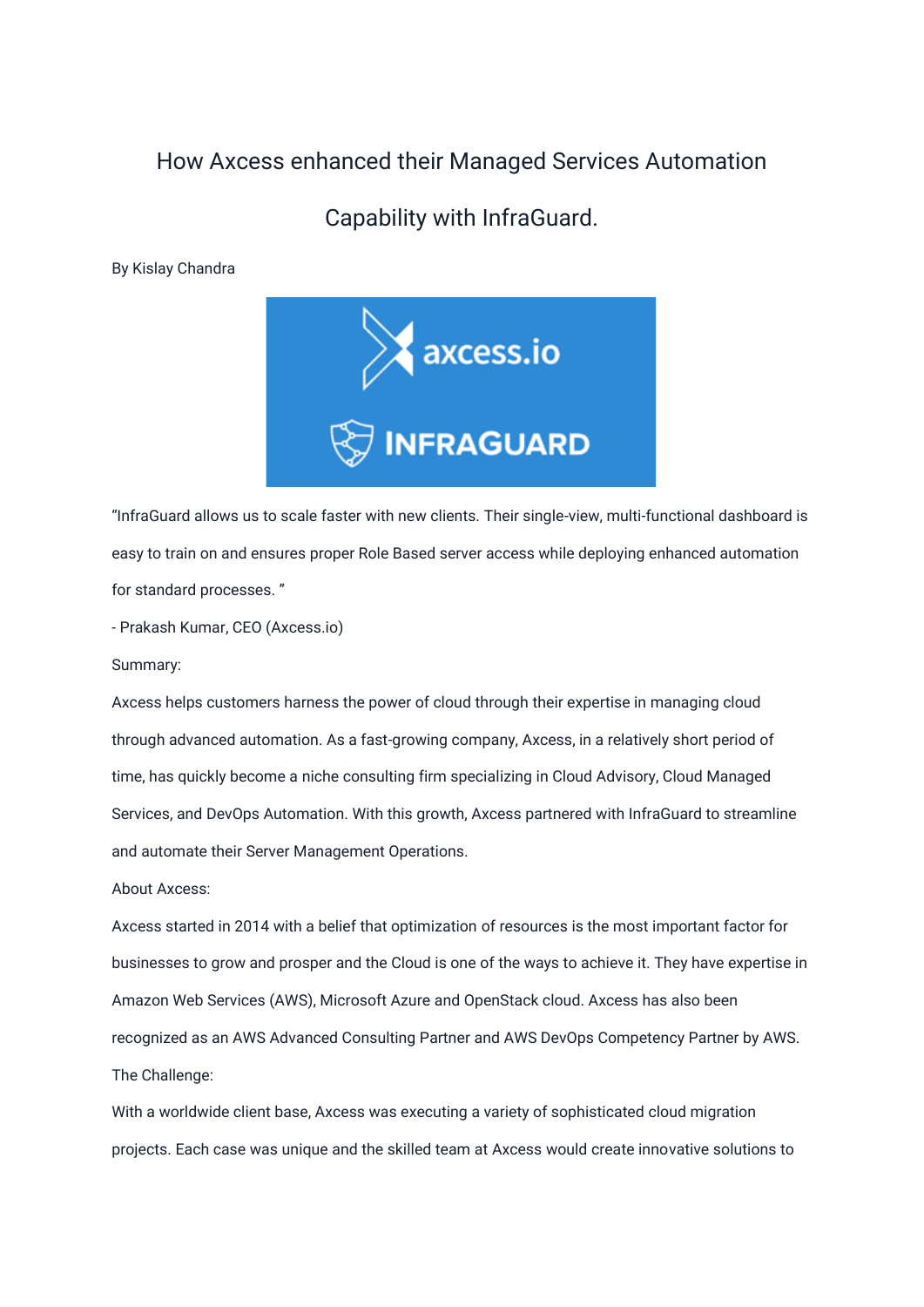match client expectations. Once the projects were completed, they wanted to quickly start on the server management side of the operations. Even with unique development/migration projects, the Managed Services processes were largely similar and often with matching sets of actions repeated across multiple clients. In such a scenario, they were looking for a common server management solution that was easy to train on, that worked across different providers and Operating Systems and that had the potential to customise.

## The Solution:

InfraGuard was the perfect fit for this use case - a single tool that is able to replace multiple software as well as the bulk of manual processes that often prove hindrance in scalability. Axcess created a group organization unit within InfraGuard. This abstraction allowed them to create multiple, fullysegregated client accounts. With easy user management features, they could create their employee roles and assign them to one or multiple client accounts. Furthermore, within client accounts also they could group servers (across providers) into Projects for easy bulk



action and automation settings.

Once the structure was set up in the guided onboarding process, roles and policies for each personnel were clearly defined and enforced. The administrators had the most privileges while the readers had the fewest - Specific roles such as a Patch Operator had privileges associated with performing only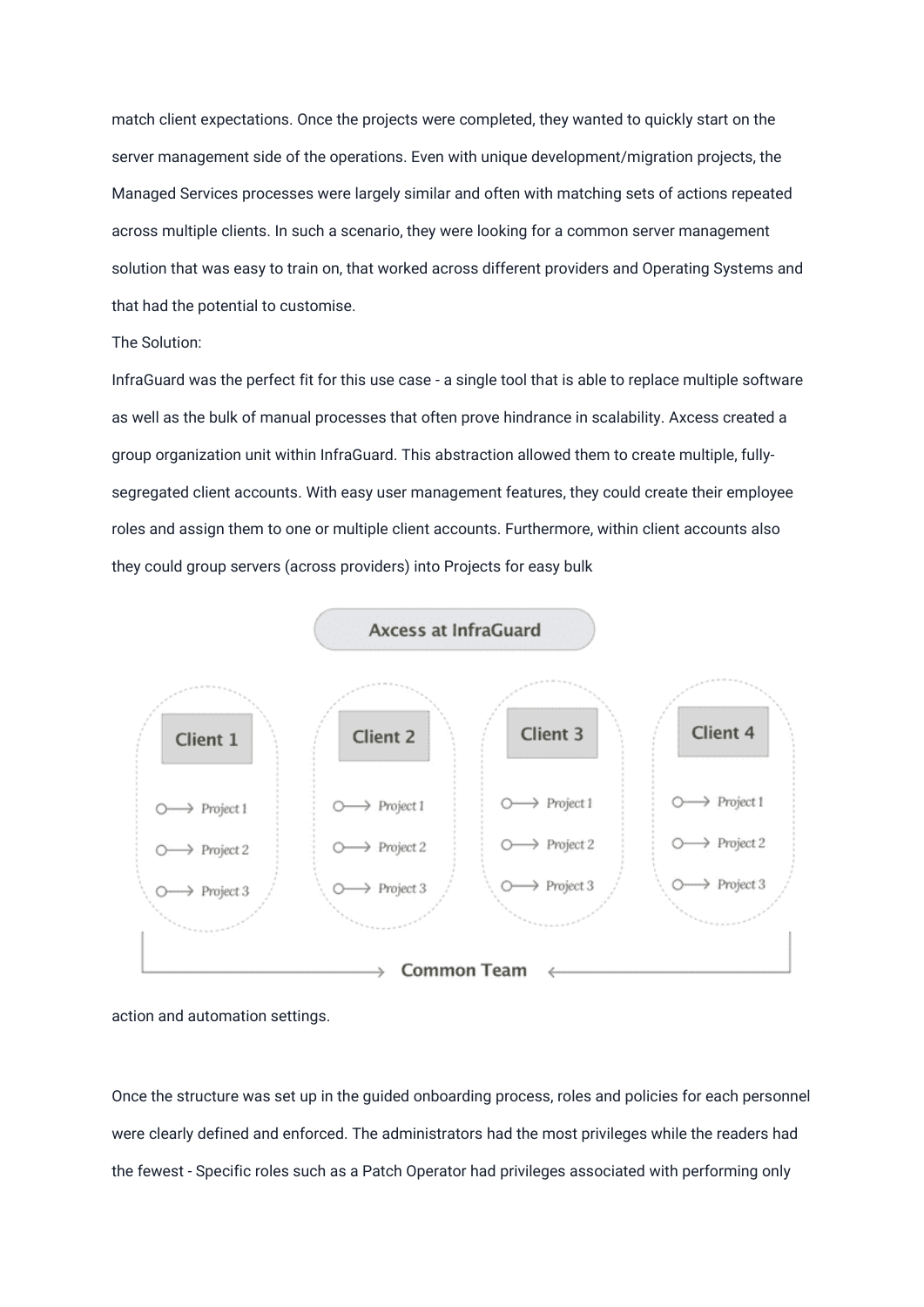## Patch Management.



The second part of the solution came with InfraGuard's built in workflows for Managed Services Providers. Commonly used scripts were stored at a central location in script inventory. These scripts were extensible from simple commands as well as complicated actions that required entries at run time. While this scripts could be run on individual machines, the power came when employing them in the following two scenarios:

- 1. Putting them into scheduled automations. Event policies were created that would run at a specific time. They were then attached to a group of servers. This ensured running on autopilot without manual intervention.
- 2. Grouping servers based on use case and running bulk scripts. The simple use case was that if the client had 20 EC2 instances running a program and all 20 needed script execution, Axcess did not need to individually log in to each machine - they could simply run the script on all machines from one action.